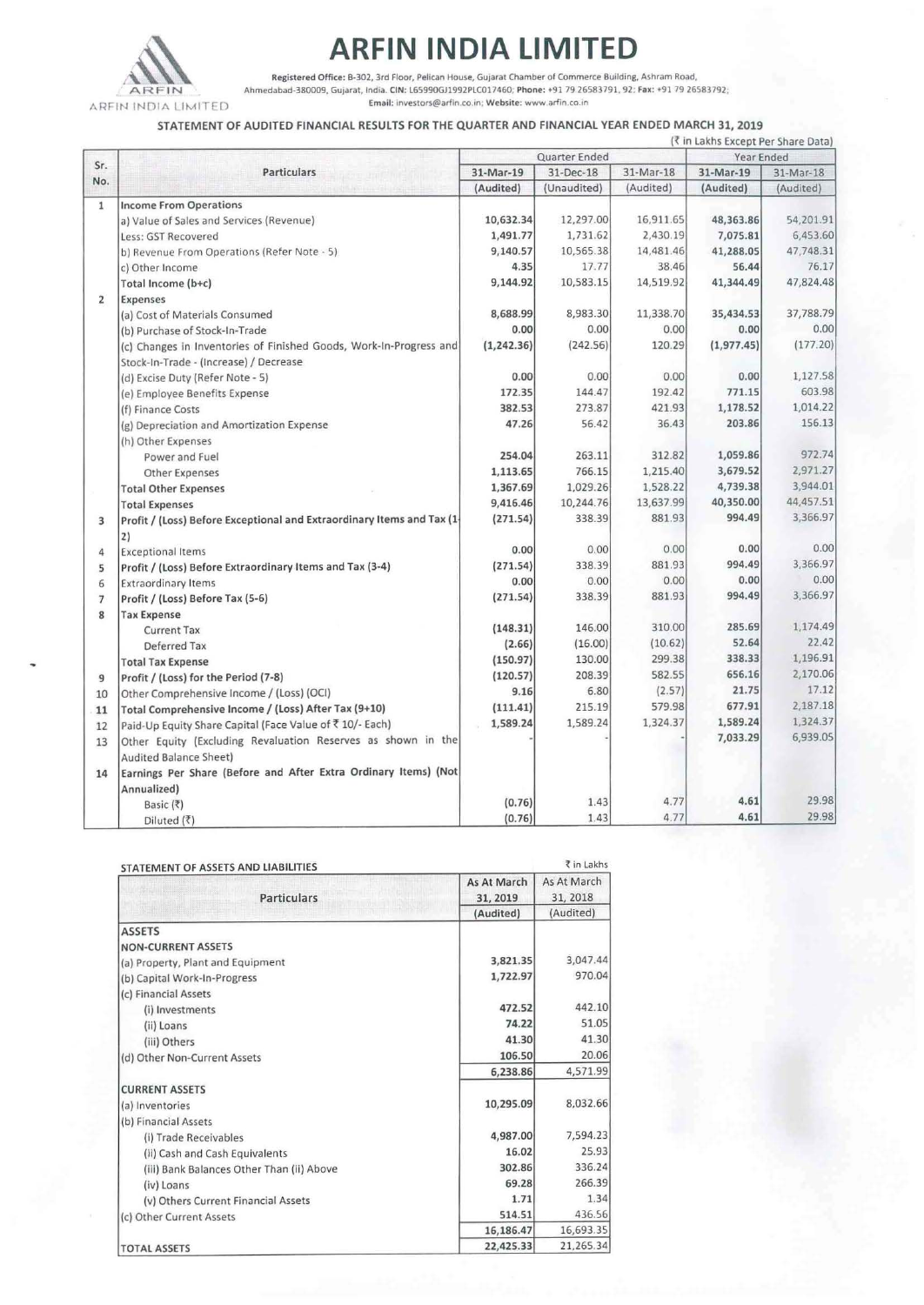| <b>EQUITY AND LIABILITIES</b>      |           |           |
|------------------------------------|-----------|-----------|
| <b>EQUITY</b>                      |           |           |
| (a) Equity Share Capital           | 1,589.24  | 1,324.37  |
| (b) Other Equity                   | 7,033.29  | 6,939.05  |
|                                    | 8,622.53  | 8,263.41  |
| <b>LIABILITIES</b>                 |           |           |
| <b>NON-CURRENT LIABILITIES</b>     |           |           |
| (a) Financial Liabilities          |           |           |
| (i) Borrowings                     | 1,062.63  | 1,096.85  |
| (b) Provisions                     | 27.42     | 15.37     |
| (c) Deferred Tax Liabilities (Net) | 289.34    | 225.80    |
|                                    | 1,379.39  | 1,338.02  |
| <b>CURRENT LIABILITIES</b>         |           |           |
| (a) Financial Liabilities          |           |           |
| (i) Borrowings                     | 10,088.24 | 8,245.24  |
| (ii) Trade Payables                | 1,864.20  | 2,167.93  |
| (iii) Other Financial Liabilities  | 280.95    | 215.92    |
| (b) Other Current Liabilities      | 19.78     | 49.74     |
| (c) Provisions                     | 170.24    | 985.08    |
|                                    | 12,423.41 | 11,663.91 |
| TOTAL EQUITY AND LIABILITIES       | 22,425.33 | 21,265.34 |

#### Notes:

1. The Company has only one reportable primary business segment as per lnd AS 108 I.e. manufacturing and trading of non-ferrous metals.

2. The above Audited Financial Results have been reviewed by the Audit Committee and approved and taken on record by the Board of Directors in their meetings held on Monday, May 27, 2019. The Statutory Auditors have expressed an unmodified audit opinion.

3. Financial Results for all the periods presented have been prepared in accordance with the recognition and measurement principles of IND AS 34.

4. Figures for the previous periods are Re-classified / Re-arranged / Re-grouped, wherever necessary, to correspond with the current period's Classification / Disclosure.

5. Consequent to the introduction of GST w.e.f. Saturday, July 1, 2017, the excise duty is subsumed under GST. In accordance with Ind AS 18, revenue from operations for the quarter and financial year ended March 31, 2019 and for the quarter ended December 31, 2018 and March 31, 201B are presented net of GST whereas the excise duty for the financial year ended March 31, 2018 was Included in the revenue **from operations, and thus** it is **not comparable with other periods.** 

6. The managing director and chief financial officer certificate in respect of the above financial results in terms of regulation 33 of the SEBI (Listing Obligations and Disclosure Requirements) Regulations. 2015 has been placed before the board of directors.

7. The figures of the last quarter are the balancing figures between audited figures in respect of full financial year ended on March 31, 2019 and the published year to date figures upto third quarter of the **current financial year.** 

8. The Board of Directors of the Company has proposed and approved an appropriation of ₹50 Lakhs to be transferred to the General Reserve.

9. The Company does not have any Exceptional or Extra Ordinary Items to report for the above periods.

10. Consequent upon resignation of Ms. Kruti Sheth effective from April10, 2019 from the post of company secretary of the company, the board has, at its meeting held today i.e. on Monday, May 27, 2019, appointed Ms. Hetal Koradia (ICSI M. No.: 56454) as Company Secretary and Compliance Officer of the Company.

Place: Ahmedabad Date: May 27, 2019



On Behalf ol Board of Directors On Behalf of Board of Directors<br>For, Arfin India Limited<br>atin M. Shah<br>Jatin M. Shah

Managing Director (DIN: 00182683)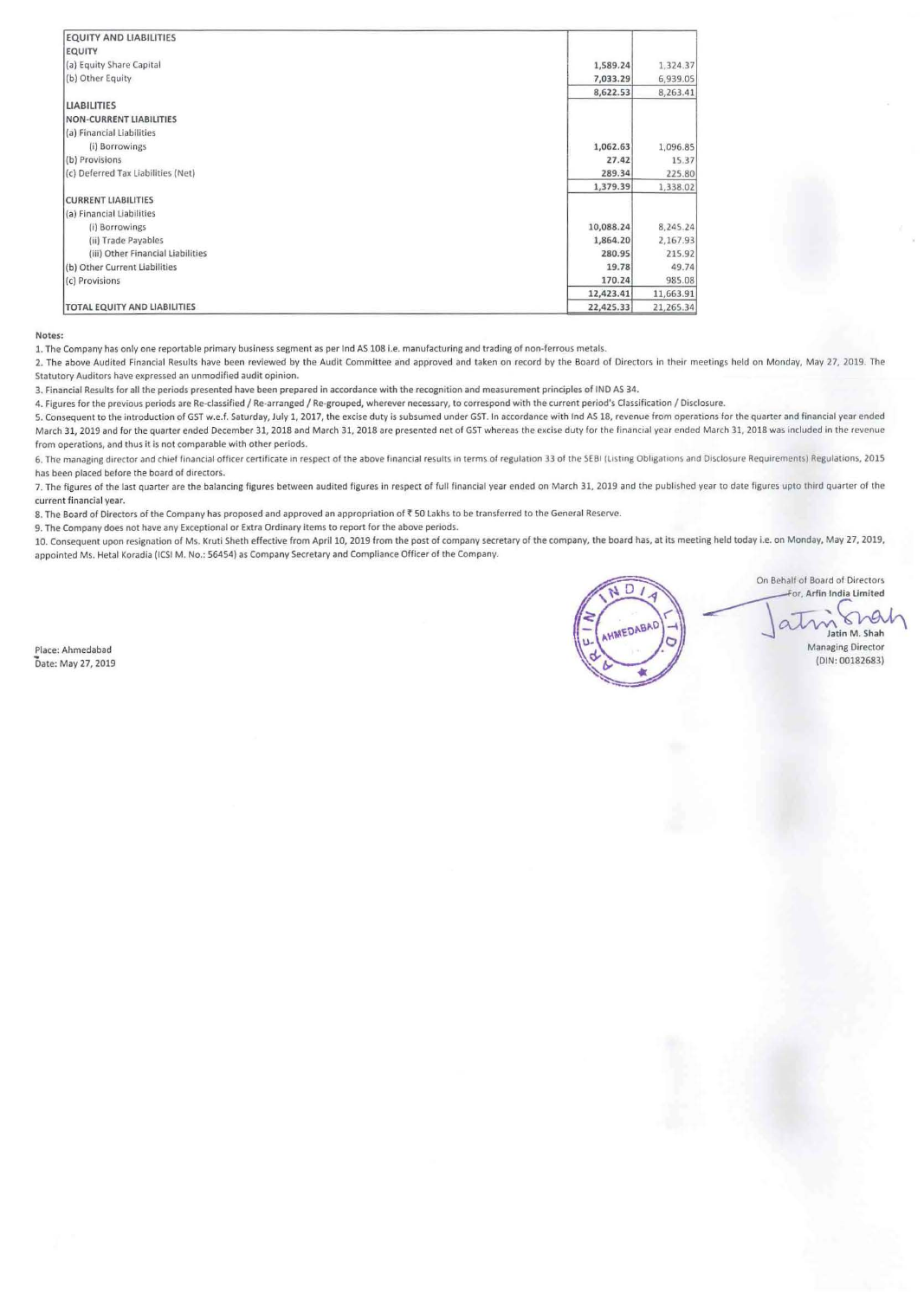

# **SANJAY BAJORIA & ASSOCIATES**  CHARTERED ACCOUNTANTS

Independent Auditor's Report on Quarterly Financial Results and Year to date Results of the Company pursuant to the Regulation 33 of the SEBI (Listing Obligations and Disclosure Requirements) Regulations, 2015

To, The Board of Directors, Arfin India Limited Ahmedabad-09, Gujarat, India.

I. We have audited the quarterly financial results of the "Arfin India Limited" for the quarter ended March 31, 2019 and the year to date results for the period April 1, 2018 to March 31, 2019, attached herewith, being submitted by the company pursuant to the requirement of Regulation 33 of the SEBI (Listing Obligations and Disclosure Requirements) Regulations, 2015.

These quarterly financial results as well as the year to date financial results have been prepared on the basis of the interim financial statements, which are the responsibility of the company's management. Our responsibility is to express an opinion on these financial results based on our audit of such interim financial statements, which have been prepared in accordance with the recognition and measurement principles laid down in Indian Accounting Standard-34 (IND AS 34), "Interim Financial Reporting"prescribed, under section 133 of the Companies Act, 2013 read with relevant rules issued thereunder; or by the Institute of Chartered Accountants of India, as applicable and other accounting principles generally accepted in India.

2. We conducted our audit in accordance with the auditing standards generally accepted in India. Those standards require that we plan and perform the audit to obtain reasonable assurance about whether the financial results are free of material misstatement(s). An audit includes examining, on a test basis, evidence supporting the amounts disclosed as financial results. An audit also includes assessing the accounting principles used and significant estimates made by management. We believe that our audit provides a reasonable basis for our opinion. We believe that our audit provides a reasonable basis for our opinion.

In our opinion and to the best of our information and according to the explanations given to us these quarterly financial results as well as the year to date results:

- a) are presented in accordance with the requirements of regulation 33 of the SEBI (Listing Obligations and Disclosure Requirements) Regulations, 2015 in this regard; and
- b) gives a true and fair view of the net profit and other financial information for the quarter ended March 31, 2019 as well as the year to date results for the period from April 1, 2018 to March 31,2019.

For, Sanjay Bajoria & Associates, Chartered accountants JORIA & A. FRN: 117443W 207 SAMPADA AHMEDABAD-9 **FRN 117443W** Kalpesh R. Shah Partner Membership No.: 103301

Place: Ahmedabad Date: May 27, 2019

AHMEDABAD : 207 Sampada Near Mithakhali Six Roads, Ahmedabad-380009 Ph. 079-6631-8660/61. (M) 9824065269 E-mail : shah.kalpesh@rediffmail.com

KOLKATA : ?A, Bentinck Street 2nd Floor, Suite 201, Kolkata-700 001. Phone : 033-2248-6988 / 3295-8469 Fax: 2248 6988. E-mail : sbacal@vsnl.net

RANCHI : 4, Kunjlal Street Upper Bazar, Ranchi - 834001 Phone: 0651-220-7695 / 09334393111 E-mail: sbacal@vsnl.net